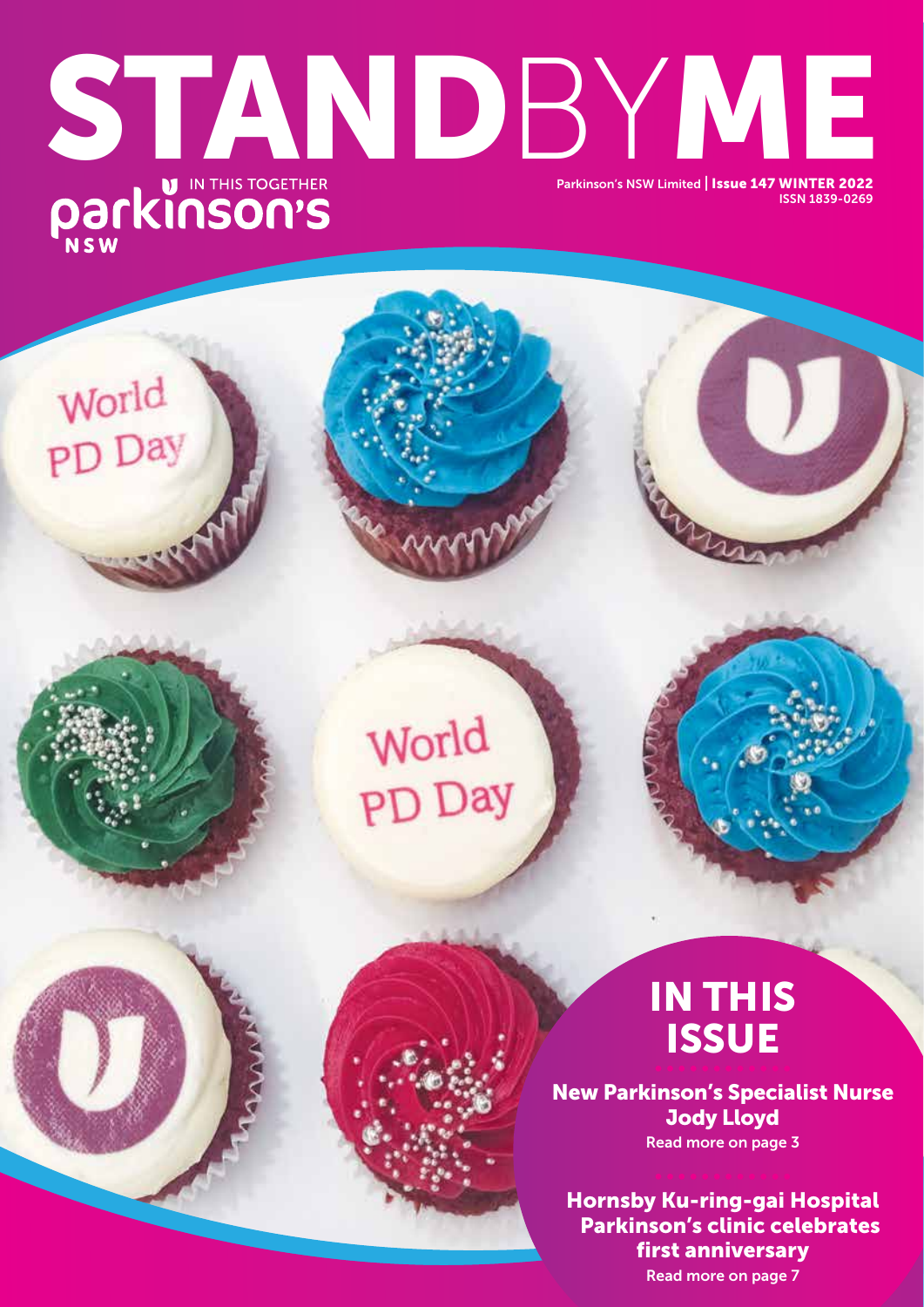## From the CEO

Welcome to the Winter edition of *Stand by Me.*

In our Autumn edition I mentioned how good it was to see so many Support Groups beginning to reconnect with their communities in person. Happily, that trend has continued.

We had a high level of participation in Parkinson's Awareness Month last April. Also, we were happy to celebrate the 30th anniversaries of two Support Groups – Tamworth and Eurobodalla. Congratulations to both Groups from all of us at Parkinson's NSW.

There is also more good news in the form of two new Parkinson's Specialist Nurses.

Jody Lloyd came all the way from the U.K. to replace Rachael Mackinnon in Port Macquarie. Rachael has been promoted to the Sydneybased position of Clinical Lead – our most senior Parkinson's Nurse role.

Also, by the time you read this magazine, we will have introduced our first ever Parkinson's Specialist Nurse in the Goulburn region. This was possible thanks to the tireless fundraising of the Goulburn Support Group and its sponsors, as well as strong local advocacy.

We have increased our advocacy efforts in general, at both State and Federal levels, with the support of our refreshed Board. We are seeking recurrent government funding that will supplement our fundraising efforts and enable us to build capacity to maintain and deliver services – particularly our InfoLine and education offerings.

We will keep you up to date on progress in *Stand by Me* and our other publications.

Meanwhile, in this edition, we have stories on an automated imaging system that can diagnose Parkinson's and we relaunch the Parkinson's Passport as a handy single-page medication and information sheet to communicate with medical staff.

Enjoy the read and stay well.

Jo-Anne Reeves Chief Executive Officer



## John Watkins appointed Deputy Chair of Parkinson's NSW Board

The Hon. John Watkins AM was voted in as Deputy Chair of the Parkinson's NSW Board at its March 2022 meeting.

John, who is living with Parkinson's, had a 16-year career as a teacher until he was elected to the NSW Parliament in 1995. He was sworn in as Deputy Premier in August 2005 and was also the NSW Transport Minister and Minister for Finance when he resigned from politics in 2008.

He also held six other Ministerial appointments during his political career including State Development, Police, Education and Training, Corrective Services, Fair Trading and Sport and Recreation.

Upon leaving the political arena, John was appointed CEO of Alzheimer's Australia. He served in that role for nine years, until the company moved from a state-based entity to a national organisation – Dementia Australia. John then served as Dementia Australia Ambassador.

John has held an extensive range of Non-executive Director roles including Chair of the Board of Calvary Healthcare, Chair of the Catholic Health Australia Board, and membership of the Council of the Australian Healthcare and Hospitals Association.

He has also Chaired Mary MacKillop Today, a company that provides overseas aid and assistance to communities in the Democratic Republic of Timor-Leste, Fiji, Papua New Guinea, and Peru, in addition to supporting indigenous tertiary students throughout Australia.

John sits on the Governing Council of Neurological Research Australia NeuRA and is also a member of the Advisory Committee for the Centre for Emotional Health at Macquarie University.

He was announced as a Member of the Order of Australia (AM) in the 2015 Queens Birthday Honours List for his significant service to the community through leadership in health, education and to the Parliament of NSW.

Macquarie Hospital Building 17 51 Wicks Road North Ryde NSW 2113 1800 644 189

pnsw@parkinsonsnsw.org.au www.parkinsonsnsw.org.au www.facebook.com/parkinsonsnsw www.instagram.com/parkinsons\_nsw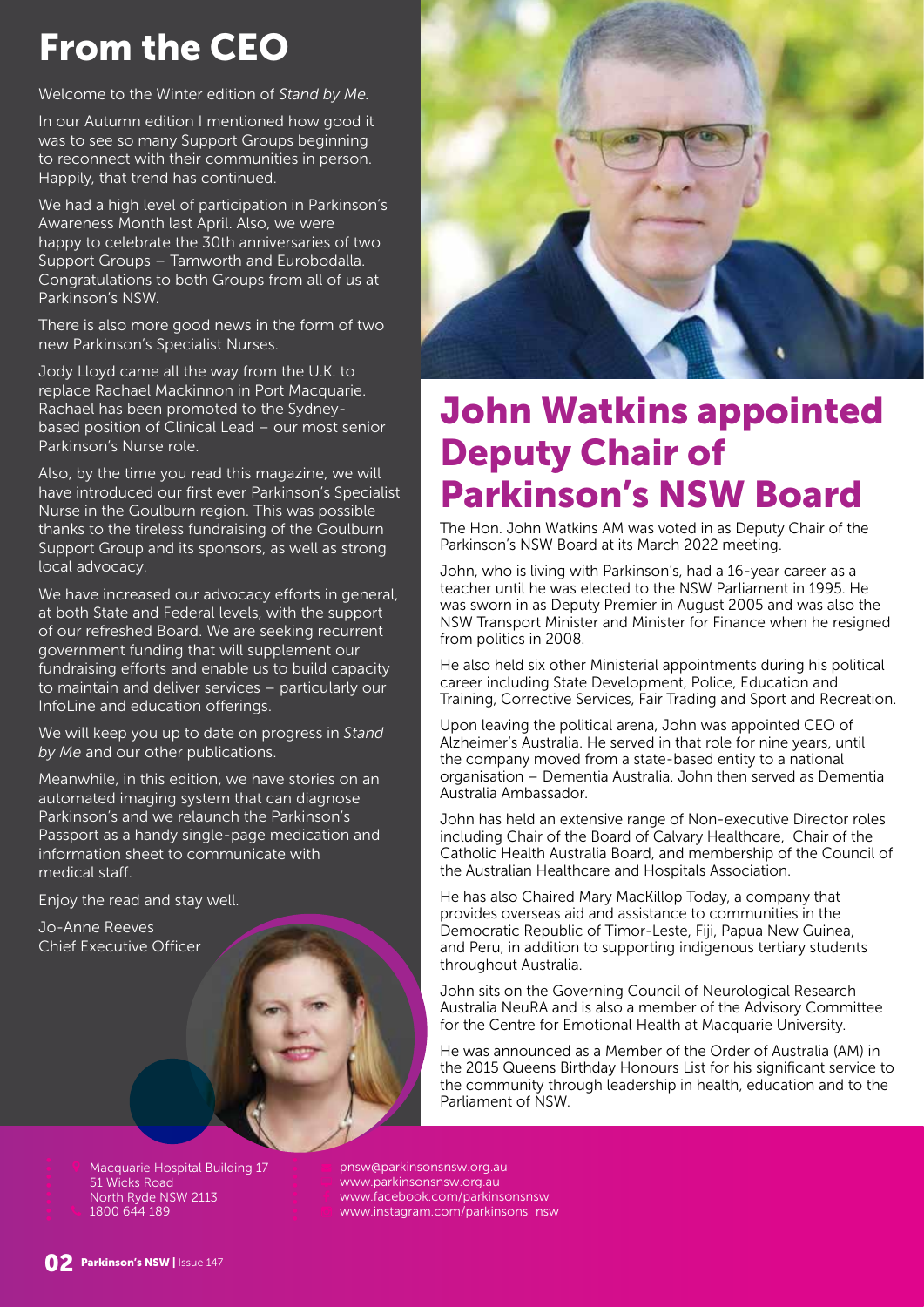# New Parkinson's Specialist Nurse Jody Lloyd joins Mid North Coast Local Health District

People living with Parkinson's disease in Port Macquarie, Kempsey and surrounding communities recently welcomed Parkinson's Specialist Nurse Jody Lloyd.

She replaces Specialist Nurse Rachael Mackinnon who has relocated to Sydney and now works in the role of Clinical Lead for Parkinson's NSW.

Jody is a nurse with advanced education and more than a decade of experience spanning roles in both Australia and the UK. She has experience in Parkinson's, Aged Care, Cardiology, health education and evaluation of standards of care.

Member for Port Macquarie, Leslie Williams said,

*"Specialised neurological nurses are proven to have many benefits for people living with Parkinson's and their families."*

Parkinson's NSW CEO Jo-Anne Reeves said the jointly funded, LHD-based Parkinson's Specialist Nurse model had already been proven to deliver benefits for people living with Parkinson's and their caregivers.

*"This model permits the Specialist Nurses to work across a number of settings including hospitals, clinics, patient's homes and Aged Care facilities," she said.* 



*"There is also evidence that this model of care helps to reduce the sense of isolation many people with Parkinson's experience, along with the high rates of depression and anxiety associated with the disease."* 

*"Where communities have access to a Specialist Nurse, carers, and family members also show significant improvements in their own well-being, with reduced levels of depression," she said.* 

#### For information and links

visit the Parkinson's NSW website www.parkinsonsnsw. org.au/information-andfact-sheets/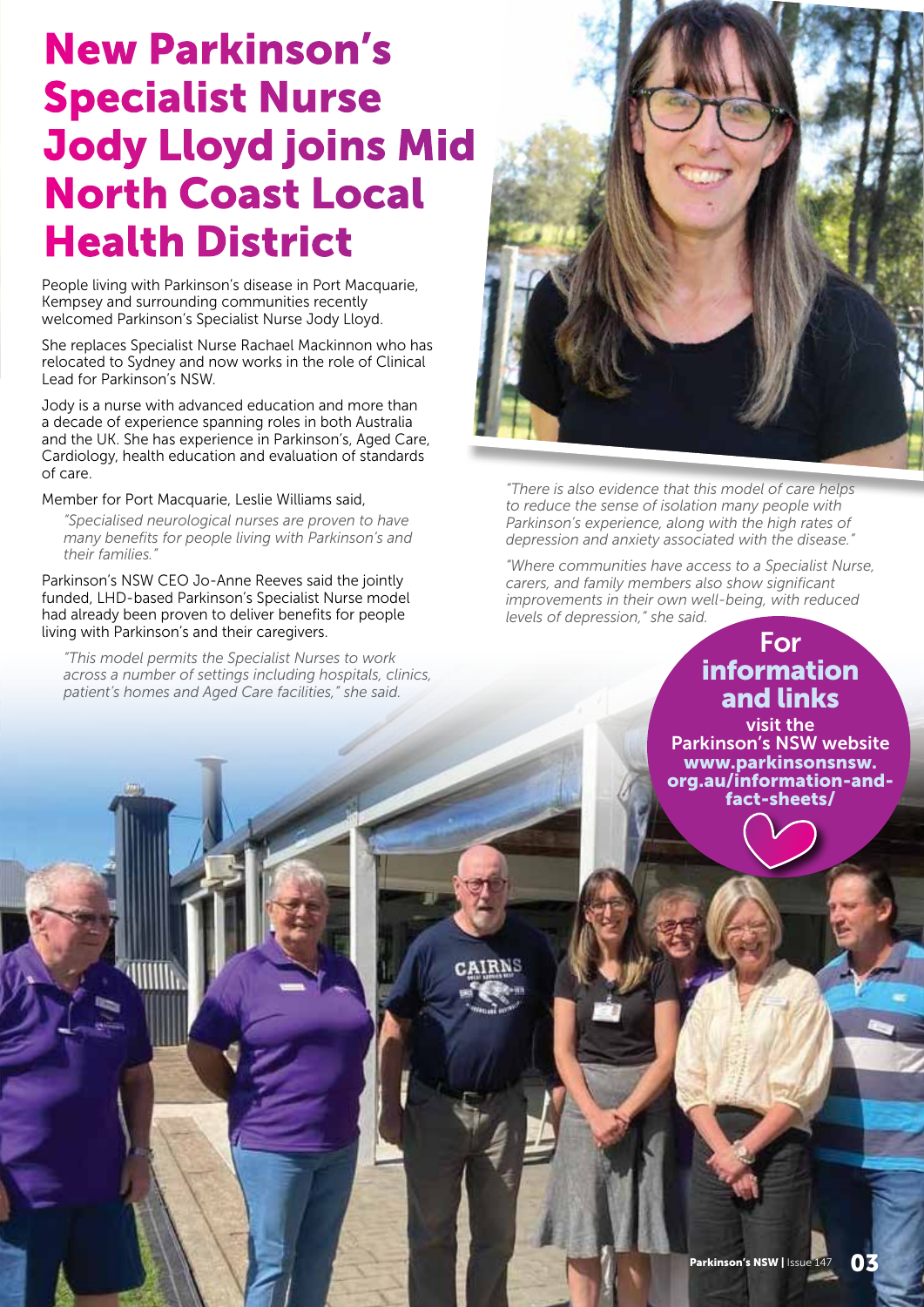#### Parkinson's **Community** Heroes a hit in second year

This was the second year that Parkinson's NSW promoted the Parkinson's Community Heroes program to both commemorate Parkinson's Awareness Month and provide opportunities for Support Groups to recognise their local supporters – while also raising their Groups' profiles within their communities.

The Heroes program was not designed to recognise Support Group participants, but local community heroes who had assisted them.

Twelve Support Groups took advantage of this opportunity to generate publicity in their communities:

- **Manufacturer Ashfield** Blacktown
	-
- **U** Chinatown Bilingual **U** Coffs Harbour
- 
- Kiama **Lismore**
- **Macarthur Macarthur Narrabri**
- **Macquarie Mountains Macquarie Port Macquarie**
- **U** Southern Highlands **U** Tweed Heads

*"Nominations varied widely – including boxing and exercise trainers, politicians, Allied Health practitioners, supportive community organisations, and active fundraisers," said Support Group Coordinator Cassie Morgan.*

*"It was heartening to see Groups taking advantage of this opportunity to acknowledge their local supporters while driving publicity and hopefully also attracting new participants.* 

*"These Groups also conducted community outreach campaigns with information stands, raffles, picnics and contacts with local media," she said.* 



*Kiama Support Group awarded physiotherapist Ryan Parker*



*Coffs Harbour Support Group awarded Rotary Club of Coffs Harbour*



*Blacktown Support Group awarded physiotherapists Mobi Healthcare*



*Blacktown Support Group awarded exercise teacher Brenda* 



*Lismore Support Group awarded the Lismore community*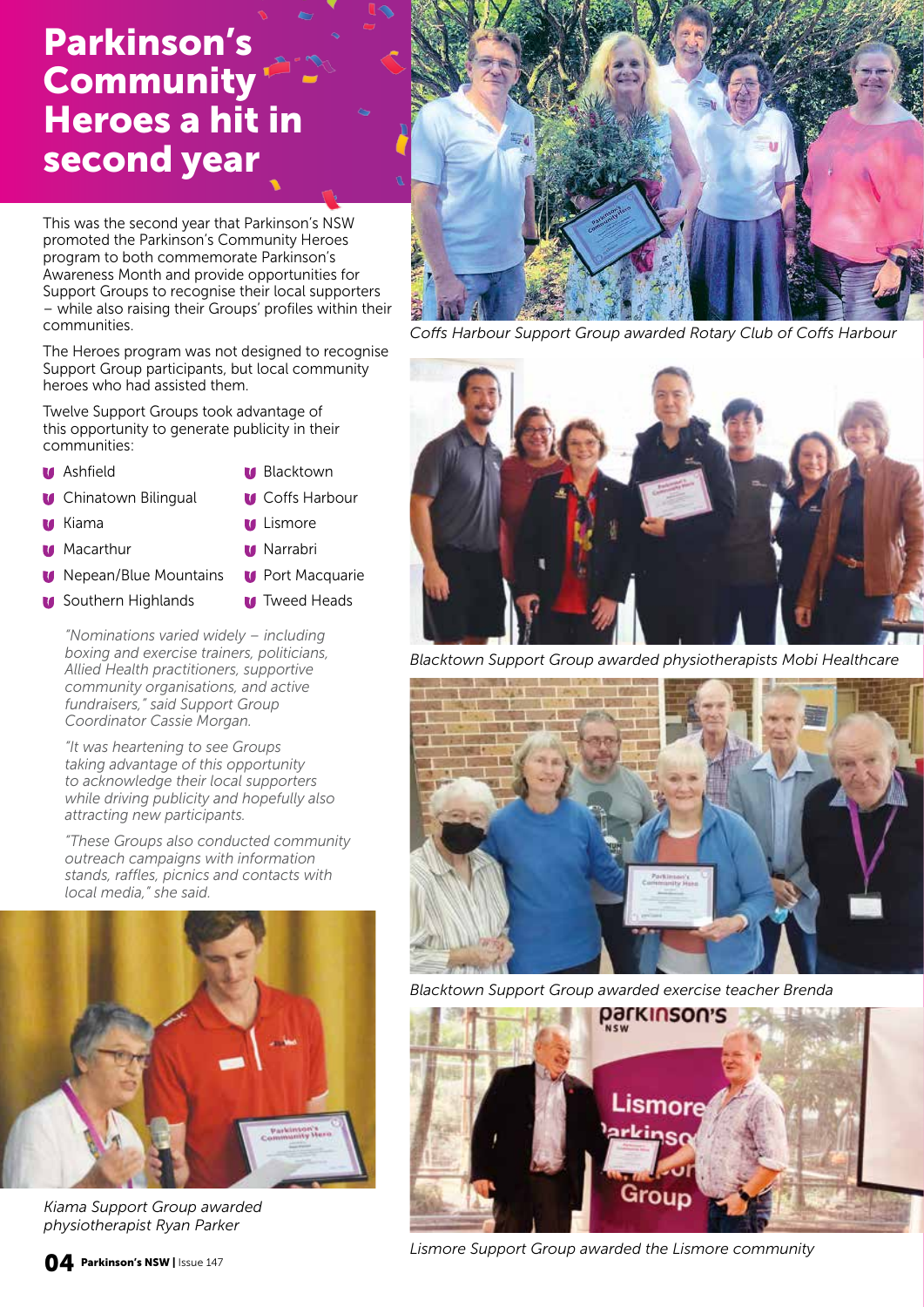

*World Parkinson's Day at Hornsby Hospital*



*Nepean Blue Mountains Support Group awarded dance teacher Cassandra*



*Southern Highlands Support Group awarded physiotherapist Matthew Ott & Mittagong RSL staff*



*Maitland Support Group awarded Walka Grange Lifestyle Village*

#### Eurobodalla Support Group celebrates 30th anniversary

Eurobodalla Support Group was founded in 1992 and attracted 26 people to its first meeting.

From the very beginning, the Group attracted participants from a wide area ranging from Narooma to Bateman's Bay, with Moruya in the centre – which is where the Group was established and still meets today.

One factor behind the longevity of the Eurobodalla Group is the stability and length of service of its Leadership Team (Committee). Stints of up to eight years in leadership positions have been common.

Another outstanding example of longevity was Mrs Betty Byrn and husband Bruce who participated in the Group from 1998 to 2014 in leadership roles and continued attending meetings until 2019.

*"In 2015 we had some turnover because the husbands of several Committee members were very ill so they had to stand down. In that year Cindi McQualter took over as President and has been brilliant. She led the Group into a new era," said current Secretary Joy Overs.*

*When asked about the characteristics of a successful Support Group, Joy replied: "Consistency and continuity. It doesn't matter if you have 10 participants or 25, you must provide the same support, friendship, and confidentiality so people feel safe talking about what are often very intimate topics related to Parkinson's.* 

Joy also shared the story of a younger woman struggling with Parkinson's when she found the Group. Her husband confided that she had been struggling to accept her diagnosis and symptoms. After meeting with us he stated, "There has been a very positive change in my wife's attitude since attending your meeting. I am so grateful for your support, and we will continue to participate.

*"Over the years we have met families of our group members and had social occasions and it's been more like a 'family group'," said Joy.* 



*Lyn, Pat & Joy from Eurobodalla Support Group*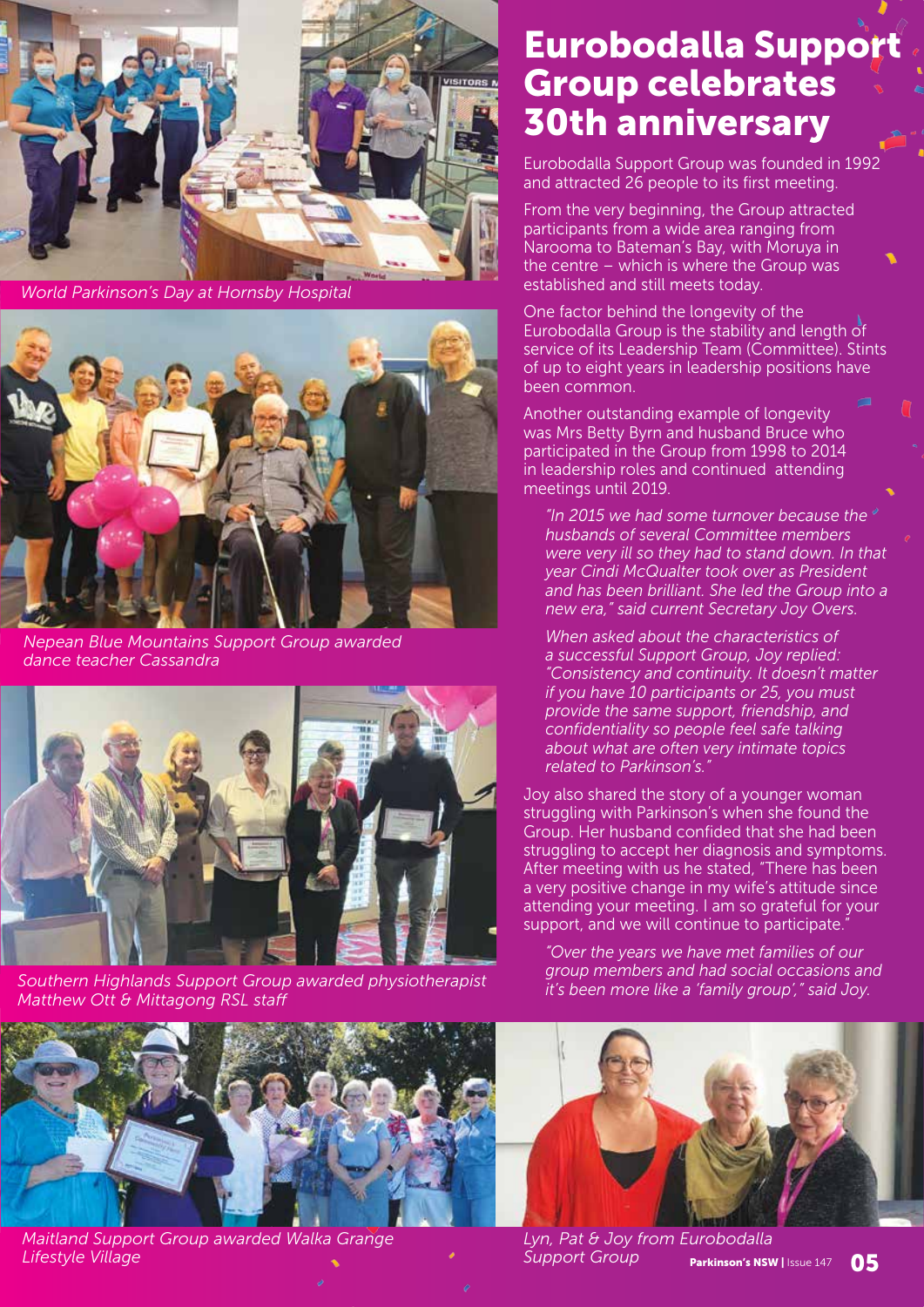Automated system to diagnose Parkinson's



In an international study, researchers from the US, Germany and Austria have used a noninvasive MRI method to develop an automated system that can diagnose Parkinson's.

Researchers worked with 1,002 patients and used an imaging method that measures how water molecules diffuse in the brain. This helped them to identify where neurodegeneration is occurring.

Parkinson's disease can present a challenge for accurate diagnosis because of shared and overlapping motor and non-motor symptoms.

According to the new study, accuracy of diagnosis in early Parkinson's is about 58 percent – and more than half of misdiagnosed patients actually have multiple system atrophy or progressive supranuclear palsy.

The new results demonstrate the effectiveness of an automated method to provide a differential diagnosis of the various forms of Parkinson's.

*"Since these diseases require unique treatment plans and different medications, and clinical trials testing new medications require the correct diagnosis, getting the diagnosis right is important for patient care,"* said Dr David Vaillancourt, who led the study.

*Source: McKnight Brain Institute, University of Florida and The Lancet Digital Health*

#### Introducing the new Parkinson's Passport

One of the biggest contributing factors for people not having their medications on time in Emergency or upon admission to hospital is that people present without their medications or an up-to-date list of them.

The Parkinson's Passport addresses this issue. It is a

single page A4 document that folds down to a convenient pocket size – yet holds all the information you may need to communicate to medical staff.

If you present at hospital with your Parkinson's Passport and your Webster-pak® (including the list of medications that comes tucked into the back of the box), it will ensure that you receive your correct medications on time, every time.

The Parkinson's Passport can be downloaded from the Parkinson's NSW web site here www.parkinsonsnsw.org.au

#### Just write in the required information for your:

- Medical practitioner contacts
- **Let** Emergency contact
- Enduring Guardian contact and location of form OR location of Advance Care Directive form

#### This information, plus the guidance already printed on the Passport for medical staff and the information in your Webster-pak® will be all you need.

We suggest you keep your completed Parkinson's Passport under a magnet on your fridge door, so you won't forget it on the way out.

#### Our next Pitch in for Parkinson's Raffle is now open.

For your chance to drive away in a brand-new Suzuki Swift call the dedicated Raffle Hotline to purchase your tickets 1800 806 277



Purchase your tickets by 17 June 2022 (Permit Number NSW GOCAU/2362)

parkinsons

parkinson's

 $l$  have

Disease

movements.

PARKINSON'S<br>PASSPORT

...ave<br>Parkinson's<br>Disess

It affects my ability to speak, coordinate and initiate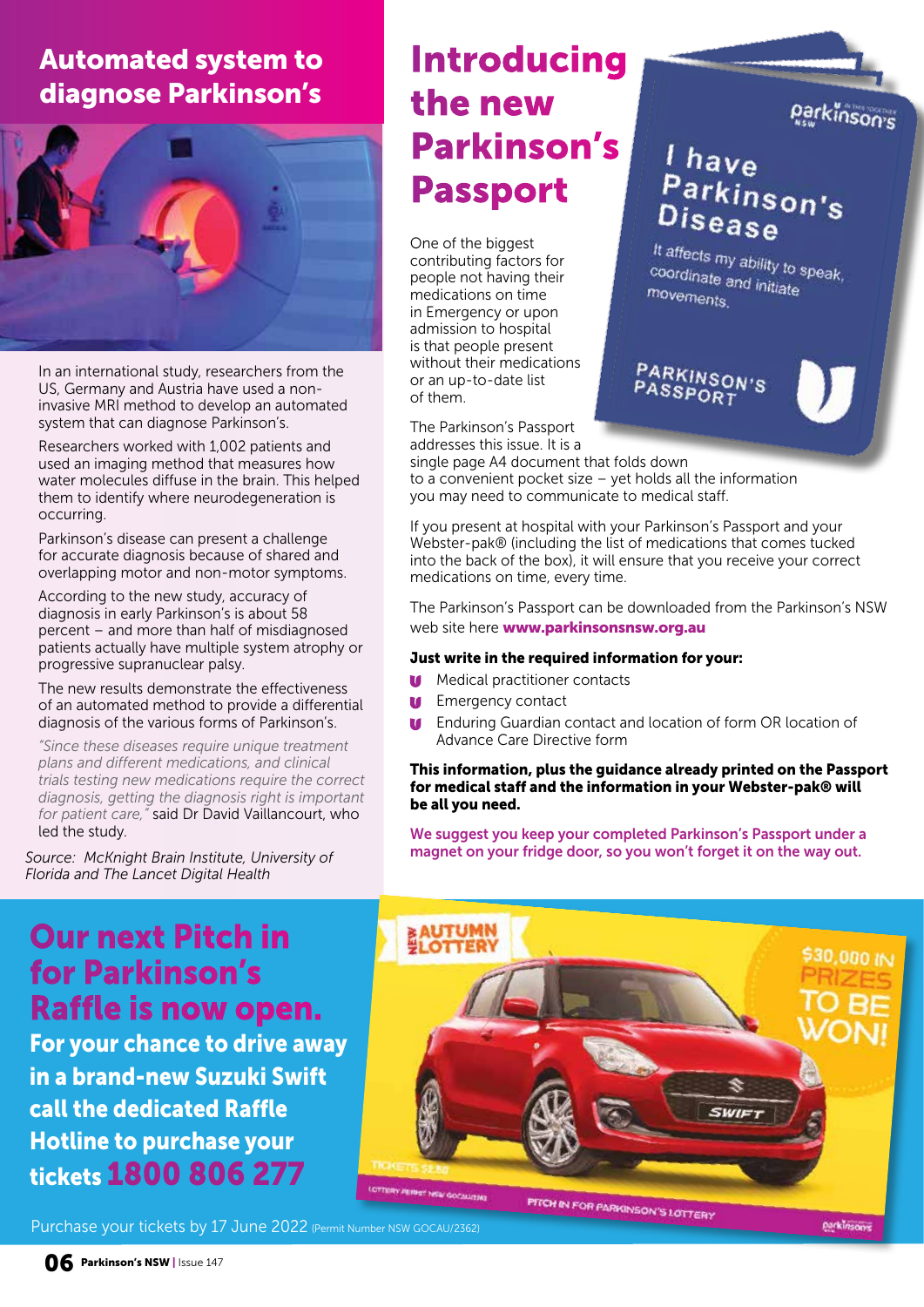

Hornsby Ku-ring-gai Hospital Neurological Parkinson's Clinic has just marked its first year of service to the Parkinson's community of northern Sydney.

The clinic is located in the Outpatients Department of the hospital and staffed by Parkinson's Specialist Nurse Suliana Manuofetoa and a rota of four neurologists led by Dr Omar Ahmad, Head of Neurology.

A second Parkinson's clinic also operates at the hospital, staffed by a multidisciplinary Allied Health team with a focus on rehabilitation.

*"The benefits of the Neurological Parkinson's Clinic are that there is no waiting list, we operate under the public health system so it is free, we are able to refer directly to Allied Health, provide access to community services, and we can start patients on advanced therapies immediately when they are required," said Suliana.*

Wait times for neurology appointments at some other northern Sydney hospitals are measured in years, so the Clinic also attracts some out-of-area patients who require more immediate treatment.

Hornsby

Parkinson's

clinic celebrates

Hornsby Ku-ring-gai Hospital

**TAN A AURAL PRODUCTS** 

first anniversary

Patients attending for an initial consultation have 40 minutes with a neurologist, followed by a 20-minute appointment with Suliana. Follow-up patients have a 20- minute appointment with the neurologist and a 20-minute appointment with the nurse.

In its first year of operation, the once-a-fortnight Clinic saw 50 new patients, and performed 68 neurologist follow ups, 89 nurse follow ups, and three patients commenced on advanced therapies. In addition, Nurse Suliana has undertaken 92 nurse in-patient consultations during the past year.

*"Feedback from patients has been very gratifying," said Suliana. "We have received many positive comments on the quality of service and our focus on patient-centred care."* 

#### Martin Pryor and the tales of his dog, Bungee

Writing a children's book about a dog named Bungee – in fact, a series of books about this dog – was never on Martin Pryor's to-do list.

 *"It was an accident," laughs Martin, 68, who is living with Parkinson's and has so far released Bungee, A Doggy Tale, and Bungee's Buddies.*

*"Bungee is our dog, and he was a rescue dog. The books follow his life and adventures and are written to make reading enjoyable for primary school children. Once the publishing costs are covered a percentage of the profits will go to Parkinson's NSW. It's the least I can do to thank them for all they do for people living with Parkinson's." Martin was diagnosed with Parkinson's in 2016*

 *"It was fun to write the books and as a teacher I have a good understanding of what helps children to read," says Martin.*

*Just recently I've signed with a book outlet in Britain called Featherbed Tales (https://featherbedtales.com/). My book is their first outside author on their website.*

*This site allows people to record themselves reading the books there so that their child or grandchild can log in and hear the book being read to them as they follow the pages, which is great for families who can't see each other easily."* Parkinson's NSW | Issue 147 07

**BUNGEE'S BUDDIES** 

If you'd like to buy copies of Martin's books, you can purchase them on Amazon, Barnes & Noble, Xlibris and Booktopia. Martin also has a number of personally signed books available through Thebungeebooks@gmail.com